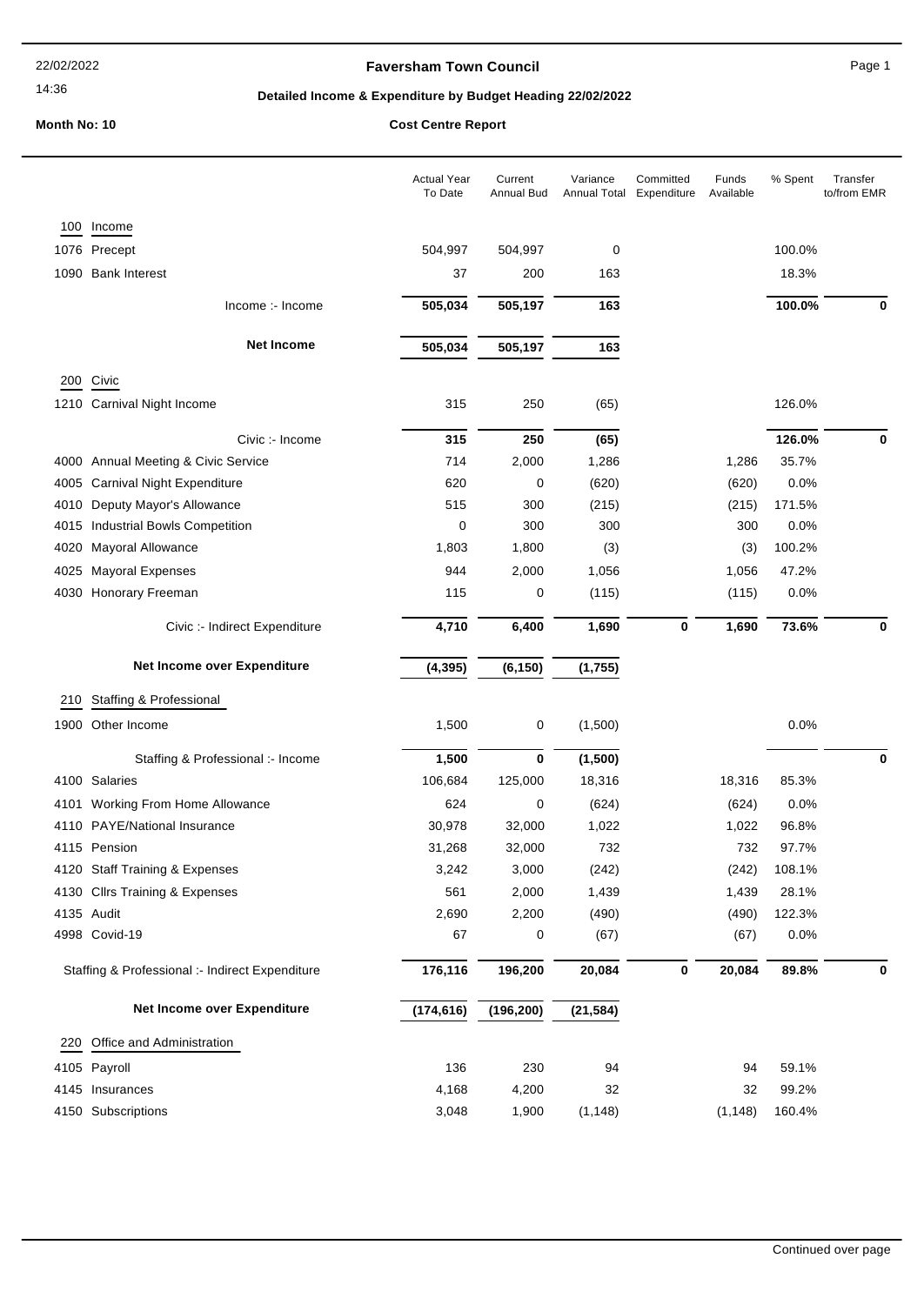14:36

## **Faversham Town Council Canadian Council** Page 2

# **Detailed Income & Expenditure by Budget Heading 22/02/2022**

|         |                                                   | <b>Actual Year</b><br>To Date | Current<br>Annual Bud | Variance<br>Annual Total | Committed<br>Expenditure | Funds<br>Available | % Spent | Transfer<br>to/from EMR |
|---------|---------------------------------------------------|-------------------------------|-----------------------|--------------------------|--------------------------|--------------------|---------|-------------------------|
|         | 4155 Electoral Provision                          | 11,896                        | 10,000                | (1,896)                  |                          | (1,896)            | 119.0%  |                         |
|         | 4160 Bank Charges                                 | 108                           | 100                   | (8)                      |                          | (8)                | 108.0%  |                         |
|         | 4180 Hygiene                                      | 1,687                         | 1,500                 | (187)                    |                          | (187)              | 112.4%  |                         |
|         | 4215 Telephone/Alarm Lines                        | 27                            | 0                     | (27)                     |                          | (27)               | 0.0%    |                         |
|         | 4220 Office Equipment                             | 6,276                         | 1,500                 | (4,776)                  |                          | (4,776)            | 418.4%  |                         |
| 4225 IT |                                                   | 4,233                         | 2,500                 | (1,733)                  |                          | (1,733)            | 169.3%  |                         |
|         | 4230 Postage & Stationery                         | 1,461                         | 2,200                 | 739                      |                          | 739                | 66.4%   |                         |
|         | 4234 Printer                                      | 1,221                         | 1,600                 | 379                      |                          | 379                | 76.3%   |                         |
|         | 4235 Printing & Advertising                       | 571                           | 507                   | (64)                     |                          | (64)               | 112.5%  |                         |
|         | 4245 Meetings                                     | 639                           | 500                   | (139)                    |                          | (139)              | 127.7%  |                         |
|         | 4250 Newsletter                                   | 2,937                         | 5,700                 | 2,763                    |                          | 2,763              | 51.5%   |                         |
|         | 4650 Website                                      | 119                           | 1,500                 | 1,381                    |                          | 1,381              | 7.9%    |                         |
|         | 4906 Fav & Dist Community Lottery                 | 102                           | 0                     | (102)                    |                          | (102)              | 0.0%    |                         |
|         | 4950 Omega Cashbook                               | 1,849                         | 550                   | (1, 299)                 |                          | (1, 299)           | 336.2%  |                         |
|         | 4998 Covid-19                                     | 202                           | 0                     | (202)                    |                          | (202)              | 0.0%    |                         |
|         | Office and Administration :- Indirect Expenditure | 40,677                        | 34,487                | (6, 190)                 | $\pmb{0}$                | (6, 190)           | 118.0%  | $\mathbf 0$             |
|         | <b>Net Expenditure</b>                            | (40, 677)                     | (34, 487)             | 6,190                    |                          |                    |         |                         |
| 230     | The Guildhall                                     |                               |                       |                          |                          |                    |         |                         |
|         | 1300 Guildhall Lettings                           | 2,221                         | 500                   | (1,721)                  |                          |                    | 444.2%  |                         |
|         | 1750 Guildhall Weddings                           | 5,267                         | 3,000                 | (2, 267)                 |                          |                    | 175.6%  |                         |
|         | 1900 Other Income                                 | 0                             | 1,000                 | 1,000                    |                          |                    | 0.0%    |                         |
|         |                                                   |                               |                       |                          |                          |                    |         |                         |
|         | The Guildhall :- Income                           | 7,487                         | 4,500                 | (2,987)                  |                          |                    | 166.4%  | 0                       |
|         | 4200 Rates                                        | 3,144                         | 3,200                 | 56                       |                          | 56                 | 98.2%   |                         |
|         | 4205 Electricity                                  | 1,427                         | 2,500                 | 1,073                    |                          | 1,073              | 57.1%   |                         |
|         | 4210 Water                                        | 18                            | 250                   | 232                      |                          | 232                | 7.1%    |                         |
|         | 4215 Telephone/Alarm Lines                        | 538                           | 500                   | (38)                     |                          | (38)               | 107.6%  |                         |
|         | 4300 Clock Maintenance                            | 250                           | 250                   | 0                        |                          | 0                  | 100.0%  |                         |
|         | 4305 Maintenance                                  | 719                           | 5,000                 | 4,281                    |                          | 4,281              | 14.4%   |                         |
|         | 4306 Alarm Maintenance                            | 459                           | 500                   | 41                       |                          | 41                 | 91.7%   |                         |
|         | 4310 Window Cleaning                              | 300                           | 400                   | 100                      |                          | 100                | 75.0%   |                         |
|         | 4325 Guildhall Lift Maintenance                   | 1,160                         | 1,500                 | 340                      |                          | 340                | 77.3%   |                         |
|         | 4330 Guildhall Reserves                           | 0                             | 2,500                 | 2,500                    |                          | 2,500              | 0.0%    |                         |
|         | 4340 Guildhall Weddings                           | 1,832                         | 0                     | (1,832)                  |                          | (1,832)            | 0.0%    | 1,832                   |
|         | The Guildhall :- Indirect Expenditure             | 9,847                         | 16,600                | 6,754                    | 0                        | 6,754              | 59.3%   | 1,832                   |
|         | Net Income over Expenditure                       | (2, 359)                      | (12, 100)             | (9,741)                  |                          |                    |         |                         |
| 5000    | plus Transfer From EMR                            | 1,832                         |                       |                          |                          |                    |         |                         |
|         | <b>Movement to/(from) Gen Reserve</b>             | (527)                         |                       |                          |                          |                    |         |                         |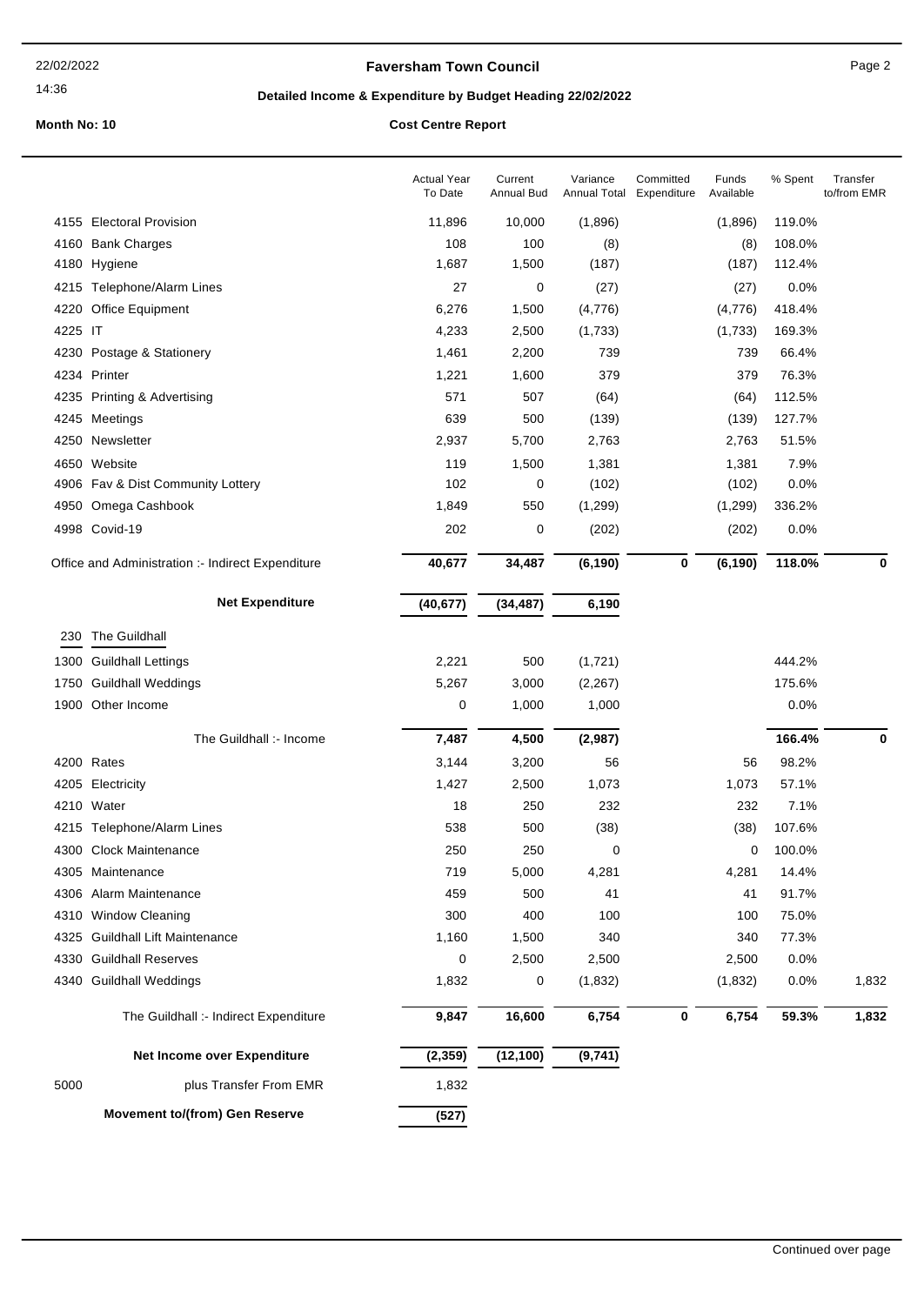#### 14:36

## **Faversham Town Council Canadian Council** Page 3

# **Detailed Income & Expenditure by Budget Heading 22/02/2022**

|      |                                               | <b>Actual Year</b><br>To Date | Current<br>Annual Bud | Variance<br><b>Annual Total</b> | Committed<br>Expenditure | Funds<br>Available | % Spent | Transfer<br>to/from EMR |
|------|-----------------------------------------------|-------------------------------|-----------------------|---------------------------------|--------------------------|--------------------|---------|-------------------------|
| 240  | <b>Front Brents Jetty</b>                     |                               |                       |                                 |                          |                    |         |                         |
|      | 1400 Front Brents Moorings                    | 0                             | 5,000                 | 5,000                           |                          |                    | 0.0%    |                         |
|      | 1410 Belvedere Road Moorings                  | 3,855                         | 0                     | (3, 855)                        |                          |                    | 0.0%    |                         |
|      | Front Brents Jetty :- Income                  | 3,855                         | 5,000                 | 1,145                           |                          |                    | 77.1%   | 0                       |
|      | 4205 Electricity                              | 69                            | 0                     | (69)                            |                          | (69)               | 0.0%    |                         |
|      | 4210 Water                                    | 2,069                         | 0                     | (2,069)                         |                          | (2,069)            | 0.0%    |                         |
|      | 4305 Maintenance                              | 250                           | 0                     | (250)                           |                          | (250)              | 0.0%    |                         |
|      |                                               |                               |                       |                                 |                          |                    |         |                         |
|      | Front Brents Jetty :- Indirect Expenditure    | 2,388                         | 0                     | (2, 388)                        | 0                        | (2, 388)           |         | 0                       |
|      | Net Income over Expenditure                   | 1,467                         | 5,000                 | 3,533                           |                          |                    |         |                         |
| 245  | <b>Facilities Management</b>                  |                               |                       |                                 |                          |                    |         |                         |
|      | 1760 Sub-Contract Services                    | 399                           | 0                     | (399)                           |                          |                    | 0.0%    |                         |
|      | Facilities Management :- Income               | 399                           | 0                     | (399)                           |                          |                    |         | 0                       |
|      | 4125 Uniform                                  | 320                           | 0                     | (320)                           |                          | (320)              | 0.0%    |                         |
|      | 4145 Insurances                               | 629                           | 650                   | 21                              |                          | 21                 | 96.8%   |                         |
|      | 4170 Vehicles                                 | 1,177                         | 1,000                 | (177)                           |                          | (177)              | 117.7%  |                         |
|      | 4175 Vehicle Fuel                             | 295                           | 500                   | 205                             |                          | 205                | 59.0%   |                         |
| 4215 | Telephone/Alarm Lines                         | 297                           | 300                   | 3                               |                          | 3                  | 98.9%   |                         |
| 4260 | <b>Facilities Manager Equipment</b>           | 729                           | 1,500                 | 771                             |                          | 771                | 48.6%   |                         |
| 4264 | <b>Storage Container</b>                      | 0                             | 1,200                 | 1,200                           |                          | 1,200              | 0.0%    |                         |
|      | 4265 Facilities Manager Miscellaneo           | 1,038                         | 1,000                 | (38)                            |                          | (38)               | 103.8%  |                         |
|      | 4266 Oare                                     | 81                            | 0                     | (81)                            |                          | (81)               | 0.0%    |                         |
|      | Facilities Management :- Indirect Expenditure | 4,567                         | 6,150                 | 1,583                           | $\mathbf 0$              | 1,583              | 74.3%   | 0                       |
|      | Net Income over Expenditure                   | (4, 168)                      | (6, 150)              | (1, 982)                        |                          |                    |         |                         |
| 250  | Grants                                        |                               |                       |                                 |                          |                    |         |                         |
|      | 1200 Grants Received                          | 42,478                        | 0                     | (42, 478)                       |                          |                    | 0.0%    | 40,478                  |
|      |                                               |                               |                       |                                 |                          |                    |         |                         |
|      | Grants :- Income                              | 42,478                        | 0                     | (42, 478)                       |                          |                    |         | 40,478                  |
|      | 4492 Free Local Advice Services               | 6,000                         | 6,000                 | 0                               |                          | 0                  | 100.0%  |                         |
|      | 4493 Pop-up Events                            | 595                           | 3,000                 | 2,405                           |                          | 2,405              | 19.8%   |                         |
|      | 4500 Grants                                   | 26,845                        | 28,000                | 1,155                           |                          | 1,155              | 95.9%   |                         |
|      | 4501 Special Grants and Projects Fu           | 500                           | 0                     | (500)                           |                          | (500)              | 0.0%    |                         |
|      | 4944 Christmas Grant                          | 99                            | 0                     | (99)                            |                          | (99)               | 0.0%    | 99                      |
|      | Grants :- Indirect Expenditure                | 34,039                        | 37,000                | 2,961                           | $\bf{0}$                 | 2,961              | 92.0%   | 99                      |
|      | Net Income over Expenditure                   | 8,439                         | (37,000)              | (45, 439)                       |                          |                    |         |                         |
| 5000 | plus Transfer From EMR                        | 99                            |                       |                                 |                          |                    |         |                         |
| 5001 | less Transfer To EMR                          | 40,478                        |                       |                                 |                          |                    |         |                         |
|      | <b>Movement to/(from) Gen Reserve</b>         | (31, 940)                     |                       |                                 |                          |                    |         |                         |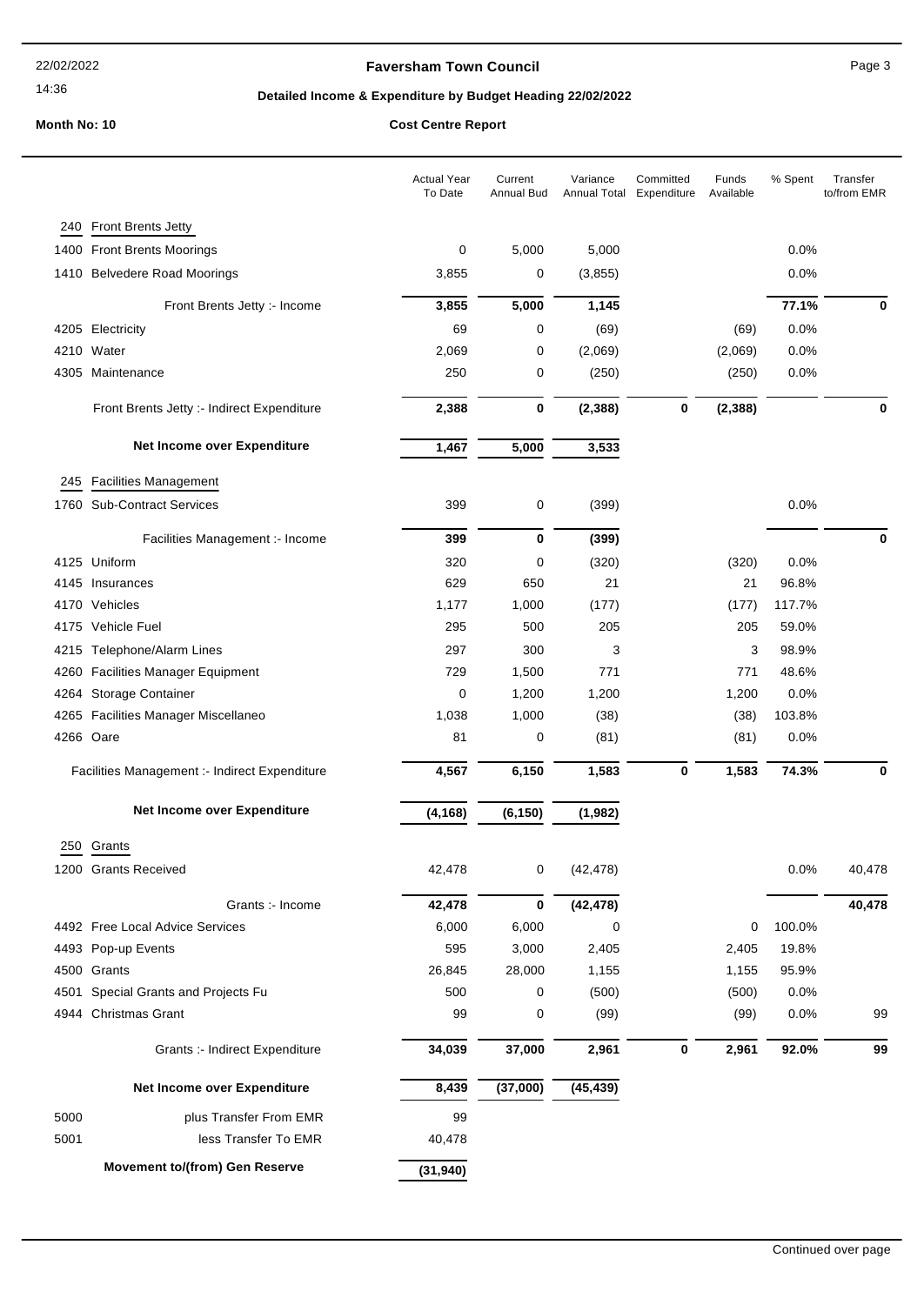#### 14:36

## **Faversham Town Council Canadian Council** Page 4

# **Detailed Income & Expenditure by Budget Heading 22/02/2022**

## **Month No: 10**

|  |  | <b>Cost Centre Report</b> |
|--|--|---------------------------|
|--|--|---------------------------|

|      |                                                          | <b>Actual Year</b><br>To Date | Current<br>Annual Bud | Variance  | Committed<br>Annual Total Expenditure | Funds<br>Available | % Spent | Transfer<br>to/from EMR |
|------|----------------------------------------------------------|-------------------------------|-----------------------|-----------|---------------------------------------|--------------------|---------|-------------------------|
| 255  | <b>Community Support</b>                                 |                               |                       |           |                                       |                    |         |                         |
| 4285 | Entertainment                                            | 1,402                         | 0                     | (1,402)   |                                       | (1,402)            | 0.0%    | 69                      |
| 4670 | Remembrance Day                                          | 118                           | 0                     | (118)     |                                       | (118)              | 0.0%    |                         |
|      | 4906 Fav & Dist Community Lottery                        | (29)                          | 0                     | 29        |                                       | 29                 | 0.0%    |                         |
|      | <b>Community Support :- Indirect Expenditure</b>         | 1,491                         | 0                     | (1, 491)  | $\bf{0}$                              | (1, 491)           |         | 69                      |
|      | <b>Net Expenditure</b>                                   | (1, 491)                      | $\bf{0}$              | 1,491     |                                       |                    |         |                         |
| 5000 | plus Transfer From EMR                                   | 69                            |                       |           |                                       |                    |         |                         |
|      | <b>Movement to/(from) Gen Reserve</b>                    | (1, 422)                      |                       |           |                                       |                    |         |                         |
| 260  | <b>Economic Business Development</b>                     |                               |                       |           |                                       |                    |         |                         |
| 4620 | <b>FTC Marketing Initiatives</b>                         | 21                            | 0                     | (21)      |                                       | (21)               | 0.0%    |                         |
| 4635 | Advertising                                              | 1,280                         | 2,500                 | 1,220     |                                       | 1,220              | 51.2%   |                         |
| 4645 | Contingency                                              | 0                             | 1,000                 | 1,000     |                                       | 1,000              | 0.0%    |                         |
|      | 4655 Walking Guides                                      | 285                           | 3,000                 | 2,715     |                                       | 2,715              | 9.5%    |                         |
|      | Economic Business Development :- Indirect<br>Expenditure | 1,586                         | 6,500                 | 4,914     | $\bf{0}$                              | 4,914              | 24.4%   | 0                       |
|      | <b>Net Expenditure</b>                                   | (1, 586)                      | (6, 500)              | (4, 914)  |                                       |                    |         |                         |
| 265  | Events                                                   |                               |                       |           |                                       |                    |         |                         |
| 1630 | Fiver Fest Faversham Income                              | 1,088                         | 0                     | (1,088)   |                                       |                    | 0.0%    |                         |
|      | 1645 St George's Day                                     | 2,500                         | 0                     | (2,500)   |                                       |                    | 0.0%    |                         |
|      | Events :- Income                                         | 3,588                         | 0                     | (3, 588)  |                                       |                    |         | $\bf{0}$                |
|      | 4885 Transport Weekend                                   | 385                           | 0                     | (385)     |                                       | (385)              | 0.0%    |                         |
|      | 4886 Fiver Fest Faversham                                | 28                            | 0                     | (28)      |                                       | (28)               | 0.0%    |                         |
|      | Events :- Indirect Expenditure                           | 413                           | $\bf{0}$              | (413)     | $\bf{0}$                              | (413)              |         | $\bf{0}$                |
|      | Net Income over Expenditure                              | 3,176                         | 0                     | (3, 176)  |                                       |                    |         |                         |
| 270  | <b>Public Spaces</b>                                     |                               |                       |           |                                       |                    |         |                         |
| 4811 | Tikspac                                                  | 1,200                         | 600                   | (600)     |                                       | (600)              | 200.0%  |                         |
| 4830 | Allotments                                               | 4,271                         | 0                     | (4,271)   |                                       | (4,271)            | 0.0%    |                         |
| 4867 | <b>Climate &amp; Biodiversity General</b>                | 1,215                         | 15,000                | 13,785    |                                       | 13,785             | 8.1%    | 55                      |
| 4901 | <b>Public Spaces Projects</b>                            | 4,743                         | 10,000                | 5,257     |                                       | 5,257              | 47.4%   |                         |
|      | Public Spaces :- Indirect Expenditure                    | 11,430                        | 25,600                | 14,170    | $\mathbf 0$                           | 14,170             | 44.6%   | 55                      |
|      | <b>Net Expenditure</b>                                   | (11, 430)                     | (25, 600)             | (14, 170) |                                       |                    |         |                         |
| 5000 | plus Transfer From EMR                                   | 55                            |                       |           |                                       |                    |         |                         |
|      | Movement to/(from) Gen Reserve                           | (11, 374)                     |                       |           |                                       |                    |         |                         |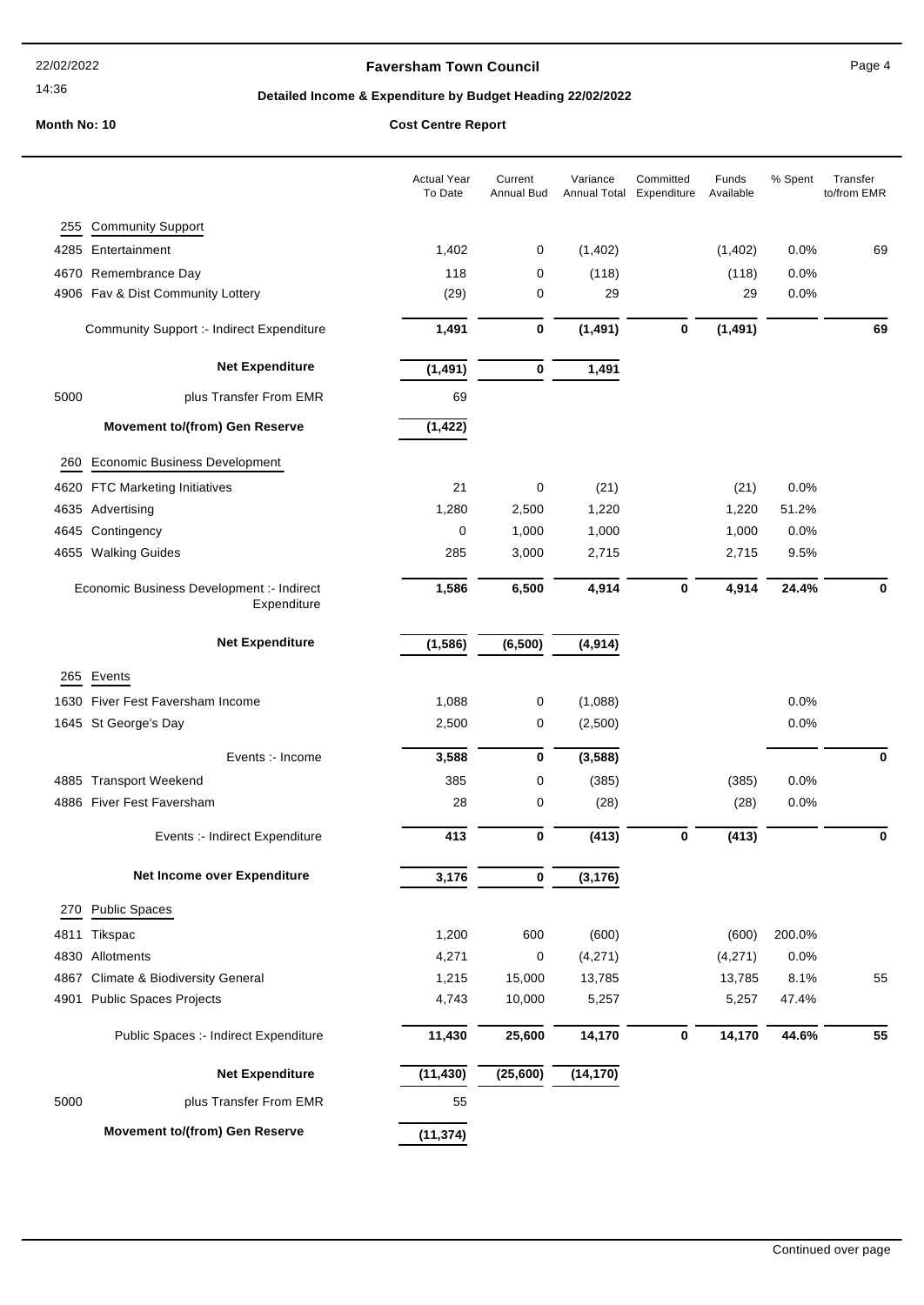#### 14:36

## **Faversham Town Council Canadian Council** Page 5

# **Detailed Income & Expenditure by Budget Heading 22/02/2022**

|      |                                           | <b>Actual Year</b><br>To Date | Current<br>Annual Bud | Variance<br>Annual Total | Committed<br>Funds<br>Expenditure<br>Available | % Spent   | Transfer<br>to/from EMR |
|------|-------------------------------------------|-------------------------------|-----------------------|--------------------------|------------------------------------------------|-----------|-------------------------|
|      | 280 Special Provision                     |                               |                       |                          |                                                |           |                         |
|      | 1200 Grants Received                      | 12,700                        | 0                     | (12,700)                 |                                                | $0.0\%$   | 12,700                  |
|      | 1415 Allotments Income                    | 160                           | 0                     | (160)                    |                                                | 0.0%      |                         |
| 1655 | WW1 Projects Income                       | 60                            | 0                     | (60)                     |                                                | 0.0%      |                         |
|      | 1710 Faversham Lottery                    | 9,133                         | 0                     | (9, 133)                 |                                                | 0.0%      |                         |
| 1835 | Magna Carta Income                        | 57,000                        | 0                     | (57,000)                 |                                                | 0.0%      | 56,000                  |
|      | 1900 Other Income                         | 1,435                         | 0                     | (1, 435)                 |                                                | 0.0%      |                         |
|      | Special Provision :- Income               | 80,488                        | 0                     | (80, 488)                |                                                |           | 68,700                  |
|      | 4280 Community Land Trust                 | 2,375                         | 0                     | (2, 375)                 | (2,375)                                        | 0.0%      |                         |
| 4780 | Doddington Library                        | 125                           | 0                     | (125)                    | (125)                                          | 0.0%      |                         |
|      | 4800 Town Regalia                         | 209                           | 0                     | (209)                    | (209)                                          | 0.0%      |                         |
| 4801 | London Bridge Regalia                     | 12                            | 0                     | (12)                     | (12)                                           | 0.0%      |                         |
| 4805 | <b>Youth Facilities</b>                   | 1,831                         | 10,000                | 8,169                    | 8,169                                          | 18.3%     | 2,450                   |
|      | 4806 Detached Youth Worker                | 0                             | 30,000                | 30,000                   | 30,000                                         | 0.0%      |                         |
| 4815 | Neighbourhood Plan                        | 11,122                        | 20,000                | 8,878                    | 8,878                                          | 55.6%     | 2,880                   |
| 4825 | <b>Special Projects</b>                   | 1,611                         | 3,500                 | 1,889                    | 1,889                                          | 46.0%     |                         |
| 4830 | Allotments                                | 121                           | 10,000                | 9,879                    | 9,879                                          | 1.2%      |                         |
|      | 4835 Magna Carta                          | 81,200                        | 25,000                | (56, 200)                | (56, 200)                                      | 324.8%    | 55,000                  |
| 4867 | <b>Climate &amp; Biodiversity General</b> | 2,033                         | 0                     | (2,033)                  | (2,033)                                        | 0.0%      | 65                      |
|      | 4870 20's Plenty                          | 14,950                        | 28,000                | 13,050                   | 13,050                                         | 53.4%     |                         |
|      | 4906 Fav & Dist Community Lottery         | 28                            | 0                     | (28)                     | (28)                                           | 0.0%      |                         |
|      | 4949 LCWIP                                | 22,700                        | 0                     | (22, 700)                | (22,700)                                       | 0.0%      |                         |
|      | Special Provision :- Indirect Expenditure | 138,317                       | 126,500               | (11, 817)                | 0<br>(11, 817)                                 | 109.3%    | 60,395                  |
|      | Net Income over Expenditure               | (57, 829)                     | (126, 500)            | (68, 671)                |                                                |           |                         |
| 5000 | plus Transfer From EMR                    | 57,945                        |                       |                          |                                                |           |                         |
| 5001 | less Transfer To EMR                      | 71,150                        |                       |                          |                                                |           |                         |
|      | <b>Movement to/(from) Gen Reserve</b>     | (71, 034)                     |                       |                          |                                                |           |                         |
|      | 290 12 Market Place Premises              |                               |                       |                          |                                                |           |                         |
|      | 4200 Rates                                | 2,834                         | 7,500                 | 4,666                    | 4,666                                          | 37.8%     |                         |
|      | 4205 Electricity                          | 3,079                         | 2,000                 | (1,079)                  | (1,079)                                        | 154.0%    |                         |
|      | 4210 Water                                | (169)                         | 2,000                 | 2,169                    | 2,169                                          | $(8.4\%)$ |                         |
|      | 4215 Telephone/Alarm Lines                | 1,425                         | 1,200                 | (225)                    | (225)                                          | 118.8%    |                         |
|      | 4237 Recycling Waste Collection           | 157                           | 0                     | (157)                    | (157)                                          | 0.0%      |                         |
|      | 4290 Loan Repayment                       | 43,493                        | 43,500                | 7                        | 7                                              | 100.0%    |                         |
|      | 4305 Maintenance                          | 3,114                         | 0                     | (3, 114)                 | (3, 114)                                       | 0.0%      | 1,742                   |
|      | 4306 Alarm Maintenance                    | 811                           | 900                   | 89                       | 89                                             | 90.1%     |                         |
|      | 4310 Window Cleaning                      | 360                           | 360                   | 0                        | 0                                              | 100.0%    |                         |